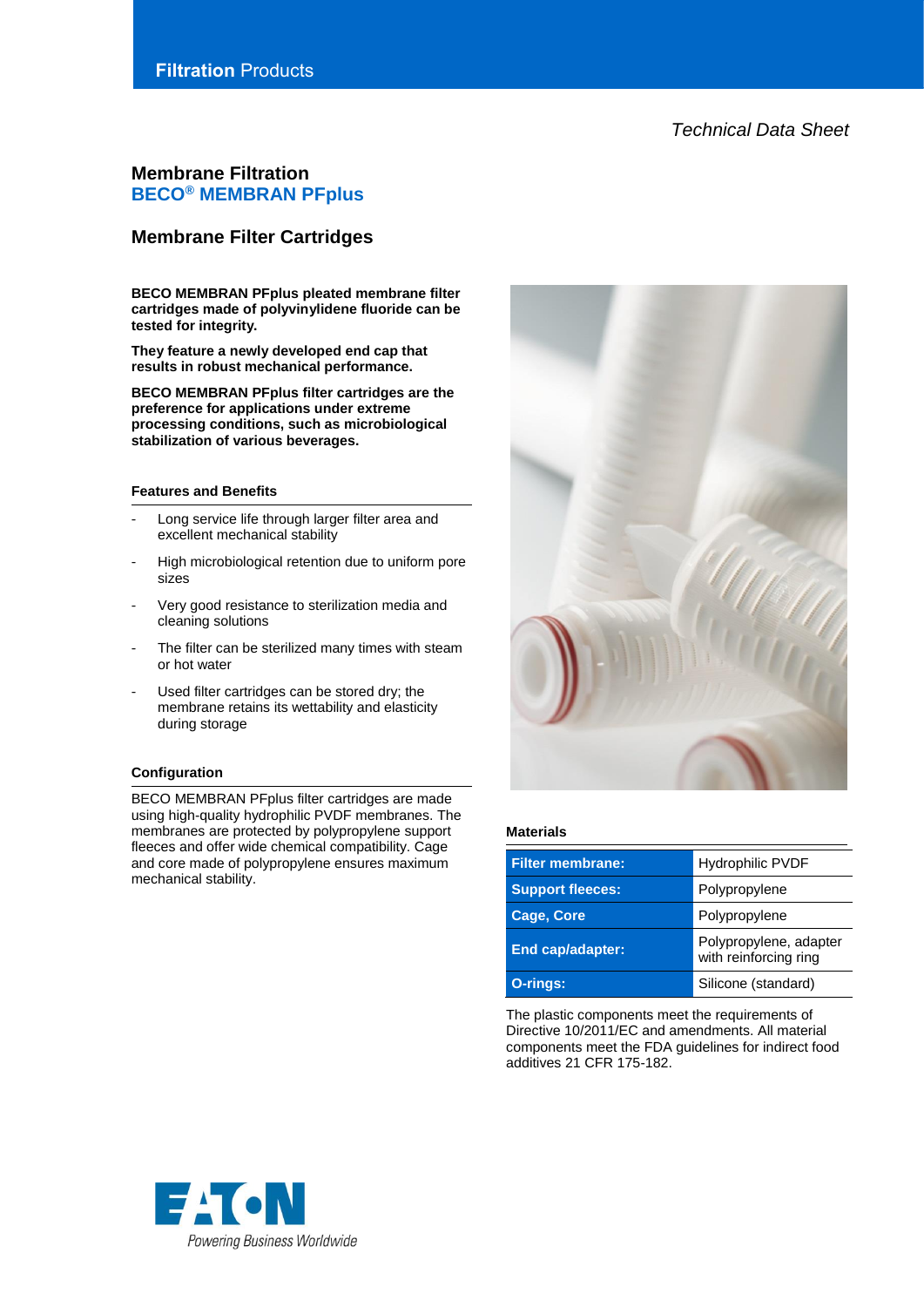# **Technical Data**

| <b>Nominal length</b>                                                 | <b>Filter area</b>                                                                                                                                       |  |
|-----------------------------------------------------------------------|----------------------------------------------------------------------------------------------------------------------------------------------------------|--|
| 30" (750 mm)                                                          | 25.2 ft <sup>2</sup> (2.34 m <sup>2</sup> )                                                                                                              |  |
|                                                                       |                                                                                                                                                          |  |
| Diameter:                                                             | 2.7 in (69 mm)                                                                                                                                           |  |
| <b>Maximum</b><br>operating<br>temperature:                           | 176 °F (80 °C)                                                                                                                                           |  |
| <b>Maximum</b><br>differential<br>pressure in flow<br>direction:      | 80 psid at 77 °F<br>(550 kPa, 5.5 bar at 25 °C)<br>25 psid at 176 °F<br>(170 kPa, 1.7 bar at 80 °C)<br>5 psid at 250 °F<br>(35 kPa, 0. 35 bar at 121 °C) |  |
| <b>Maximum</b><br>differential<br>pressure against<br>flow direction: | 50 psid at 77 °F<br>(350 kPa, 3.5 bar at 25 °C)<br>(intermittent)                                                                                        |  |
| <b>Steam</b><br>sterilization:                                        | Max. 250 °F (121 °C)<br>100 cycles at 228 °F (109 °C)<br>for 30 minutes                                                                                  |  |

## **Flow Rate**

30" with water at 77 °F (25 °C) (standard values)



# **Integrity Test**

| Types       | <b>Test pressure</b><br>(bar)<br>psig |       | <b>Max. diffusion rate</b><br>per 10" element |  |
|-------------|---------------------------------------|-------|-----------------------------------------------|--|
| <b>KVBB</b> | 22.                                   | (1.5) | $17.1$ ml/min                                 |  |
| KVBY        | 9                                     | (0.6) | $9.1$ ml/min                                  |  |

The operation manual supplied with the device describes the procedure for the integrity test.

# **Titer Reduction**

| <b>Pore size</b>                | <b>Test organism</b>                           | Titer reduction/cm <sup>2</sup><br>(LRV) |
|---------------------------------|------------------------------------------------|------------------------------------------|
| <b>KVBB</b><br>$(0.45 \,\mu m)$ | Lactobacillus<br>hilgardii;<br>Oenococcus oeni | $>10^7$ (LRV $> 7$ )                     |
| <b>KVBY</b><br>$(0.65 \mu m)$   | Saccharomyces<br>cerevisiae                    | $>10^7$ (LRV $> 7$ )                     |

# **Adapter Code**

| Code <sub>7</sub>      |  |  |
|------------------------|--|--|
| Single open end (SOE)  |  |  |
| 2-226 O-ring           |  |  |
| double bayonet adapter |  |  |
| with spear             |  |  |

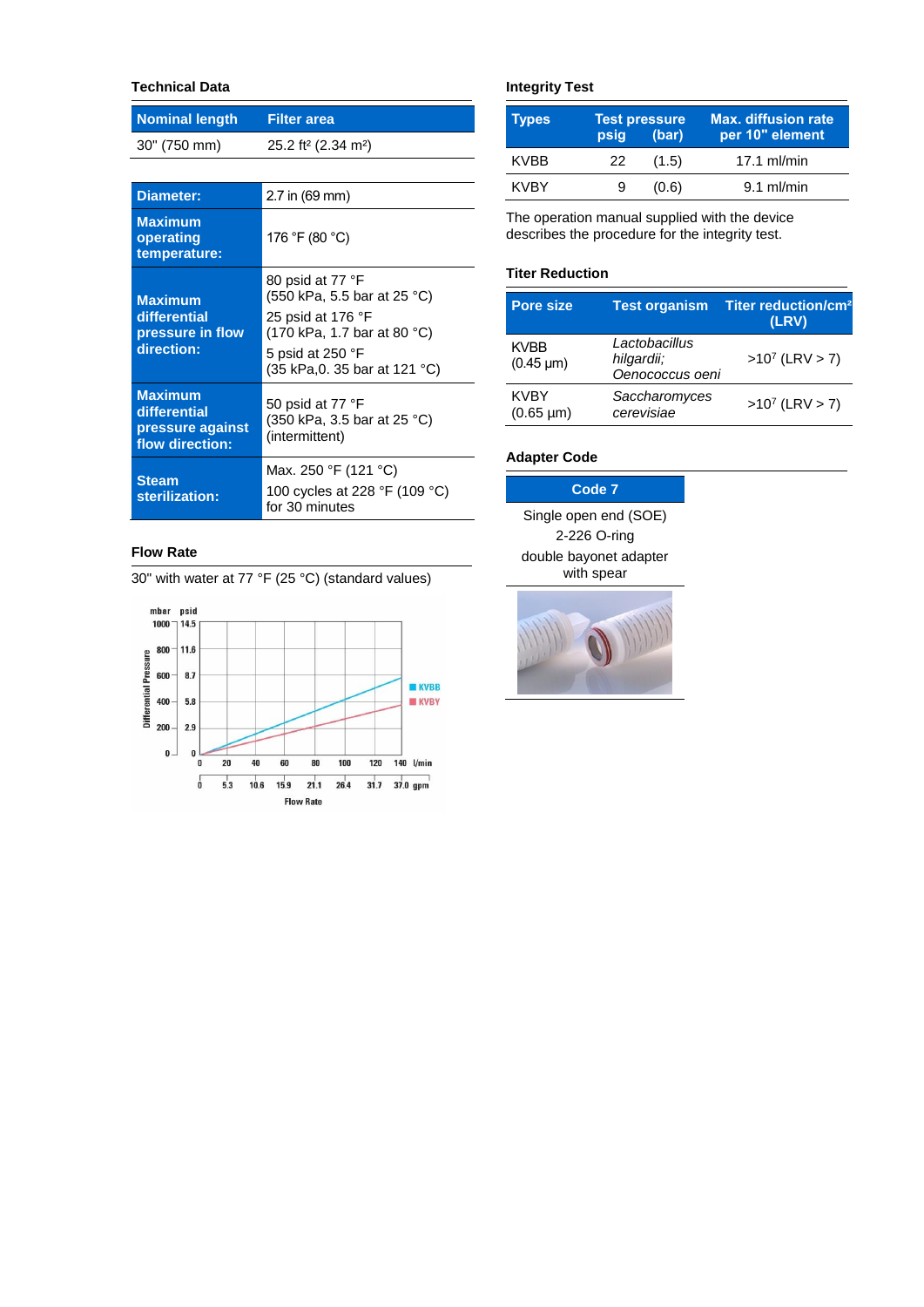## **Ordering Information**

BECO MEMBRAN PFplus filter cartridges with protective foil in carton.

| <b>Type</b>    | <b>Retention rating</b>   | <b>Adapter</b> | <b>Nominal length</b> | <b>Gasket</b> |
|----------------|---------------------------|----------------|-----------------------|---------------|
| <b>KVBB</b>    | $0.45 \text{ µm}$         | $7 = Code 7$   | $3 = 30"$ (750 mm)    | PA = Silicone |
| <b>KVBY</b>    | $0.65 \,\mathrm{\upmu m}$ |                |                       |               |
| <b>Example</b> |                           |                |                       |               |
| <b>KVBB</b>    |                           |                |                       | РA            |

BECO MEMBRAN PFplus filter cartridges; 0.45 µm retention rating; Code 7, 30" (750 mm); silicone gasket

#### **Sterilization**

#### **Steam Sterilization**

With steam at 230 °F (110 °C)/7 psig (50 kPa, 0.5 bar).

Duration: 30 minutes after steam emerges from all openings of the filtration system.

#### **Hot Water Sanitization**

Using water up to 194 °F (90 °C) max.

Duration: at least 30 minutes once the temperature reaches 185 °F (85 °C) from all openings of the filtration system. Soften and filter (ca. 1  $\mu$ m) the water to avoid lime precipitation that could lead to premature clogging of the filter cartridge.

#### **Regeneration**

Rinse BECO MEMBRAN PFplus filter cartridges after each use in the direction of flow using approximately 1 µm of filtered, softened water under counter pressure. This will primarily remove any deposited, water-soluble haze substances such as polysaccharides (glucanes), proteins, tannins, tartaric acid crystals. Rinsing with hot water (176 °F/80 °C) will typically remove persistent residues, if used in a timely manner. The hot water may remain in the filter overnight.

Note: Detailed information on regeneration and chemical cleaning can be found in Application Note 1 A 4.3.1.6.

#### **Safety**

When used as directed and handled correctly, there are no known unfavorable effects associated with this product. BECO MEMBRAN PFplus filter cartridges do not require the provision of safety-relevant information.

Storage, handling and transport do not present any environmental and health risks.

#### **Disposal**

BECO MEMBRAN PFplus filter cartridges should be treated as industrial waste. Any local and other official regulations in relation to the filtered product must be followed.

## **Storage**

Store filter cartridges in their original packaging and in a dry, odor-free and UV ray protected place.

Use filter cartridges within 24 months of delivery.

## **Certified Quality**

During the production process, BECO MEMBRAN PFplus filter cartridges are regularly monitored to ensure consistent excellent quality control and are tested for 100% integrity as a part of the manufacturing process.